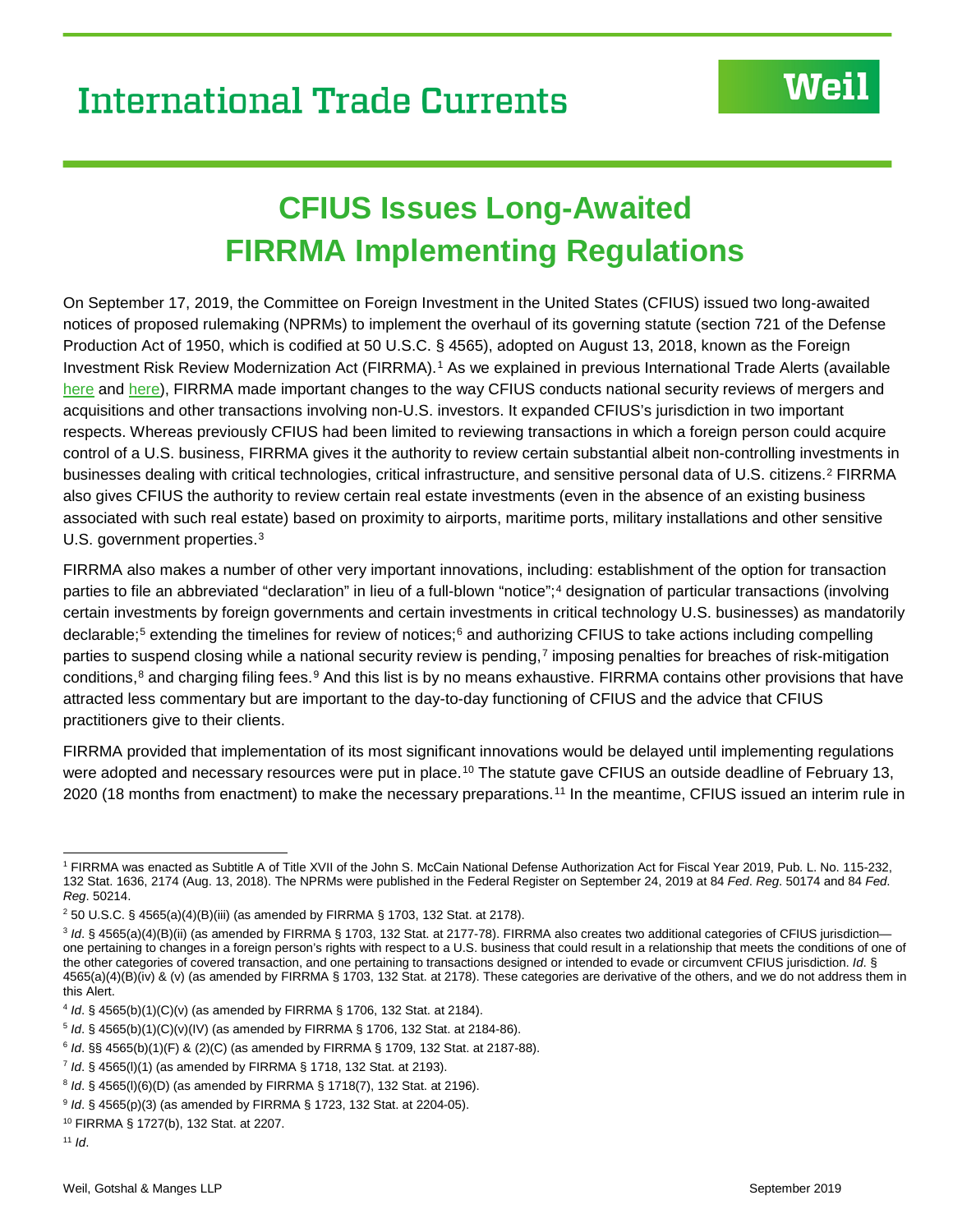October 2018 to effectuate certain of FIRRMA's more minor changes.<sup>[12](#page-1-0)</sup> And, concurrently, it issued a second interim rule to unveil a "pilot program" (as authorized by FIRRMA) making mandatory the notification (via declaration or notice, at the option of the involved parties) of certain foreign investments in U.S. businesses that produce, design, test, manufacture, fabricate, or develop "critical technologies" utilized in or for use in one or more of 27 specified "pilot program" sectors.<sup>[13](#page-1-1)</sup>

With the September 17 NPRMs, CFIUS now has revealed how it intends to implement the rest of FIRRMA (with the exception of FIRRMA's authorization to CFIUS to charge filing fees, which will be addressed in a separate rulemaking). The first NPRM deals with all investment subject to CFIUS jurisdiction other than real estate investment. It takes the form of an amendment and restatement of the CFIUS implementing regulations set forth in part 800 of title 31 of the Code of Federal Regulations (and so is referred to here as the "Part 800 NPRM"). The second NPRM deals with real estate investment and takes the form of a new part 802 of title 31 (and is referred to here as the "Real Estate NPRM"). For now, the critical technology Pilot Program Interim Rule remains in force as part 801 of title 31.

CFIUS invites written comments on both NPRMs with a deadline of October 17, 2019. As noted above, final regulations must be issued and enter into force by February 13, 2020.

# **A Major Increase in CFIUS Filings Expected**

Before summarizing highlights of the NPRMs, it is worth noting CFIUS's expectations of the impact the new rules will have. The number of transactions notified to CFIUS has been rising steadily in recent years, approaching 250 in each of 2017 and 2018. According to the NPRMs, CFIUS expects future annual filings to include 200 non-real estate notices, 550 nonreal estate declarations, 150 real estate notices, and 200 real estate declarations – that is, a total of 1,110 annual filings, or over four times the case flow of recent years.[14](#page-1-2) Needless to say, if filings meet stated expectations, CFIUS agencies will require a massive expansion of resources. And, indeed, they reportedly already have begun preparing.[15](#page-1-3)

## **The Part 800 NPRM**

## **"Covered Control Transactions" And "Covered Investments"**

One of the most notable features of the NPRMs is how CFIUS has gone about defining the transactions over which it has jurisdiction. In the Part 800 NPRM, CFIUS re-labels what formerly was the only category of covered transaction – *i.e.*, a transaction in which a foreign person could acquire control over a U.S. business. Such a transaction now will be known as a "covered control transaction."<sup>[16](#page-1-4)</sup> The new category of covered transaction relating to certain non-controlling investments in U.S. businesses involved with critical technology, critical infrastructure, or sensitive personal data of U.S. citizens will be known as "covered investment."<sup>[17](#page-1-5)</sup> The U.S. business that is the target of a covered investment will be known as a "TID U.S. business" ("TID" being an acronym standing for technology, infrastructure, and data).<sup>[18](#page-1-6)</sup>

Not every foreign investment in a TID U.S. business will qualify as a covered investment. To constitute a covered investment, the investment must not be a covered control transaction and, as provided in FIRRMA, it must give a foreign person (1) access to material non-public technical information in the possession of the TID U.S. business, (2) membership or observer rights on the board (or equivalent governing body) of the TID U.S. business (or the right to nominate an individual to such a position), or (3) any involvement, other than through voting of shares, in substantive decision-making

<span id="page-1-4"></span><sup>16</sup> 31 C.F.R. § 800.210 (proposed).

<span id="page-1-0"></span> <sup>12</sup> Provisions Pertaining to Certain Investments in the United States by Foreign Persons, 83 *Fed*. *Reg*. 51316 (Oct. 11, 2018).

<span id="page-1-1"></span><sup>&</sup>lt;sup>13</sup> Determination and Temporary Provisions Pertaining to a Pilot Program to Review Certain Transactions Involving Foreign Persons and Critical Technologies, 83 *Fed*. *Reg*. 51322 (Oct. 11, 2018) ("Pilot Program Interim Rule").

<span id="page-1-2"></span><sup>14</sup> *See* 84 *Fed*. *Reg*. at 50181 (Part 800 NPRM) and 84 *Fed*. *Reg*. at 50221 (Real Estate NPRM).

<span id="page-1-3"></span><sup>15</sup> *See, e.g.,* Department of the Treasury Committee on Foreign Investment in the United States' Congressional Budget Justification and Annual Performance Report and Plan (FY 2020) at Table 1.1, *available at:* <https://home.treasury.gov/system/files/266/07.-CFIUS-FY-2020-CJ.pdf> (requesting \$35 million in FY 2020 appropriations, which would constitute a 133.33% increase in appropriations compared to FY 2019).

<span id="page-1-5"></span><sup>17</sup> *Id*. § 800.211 (proposed).

<span id="page-1-6"></span><sup>18</sup> *Id*. § 800.248 (proposed).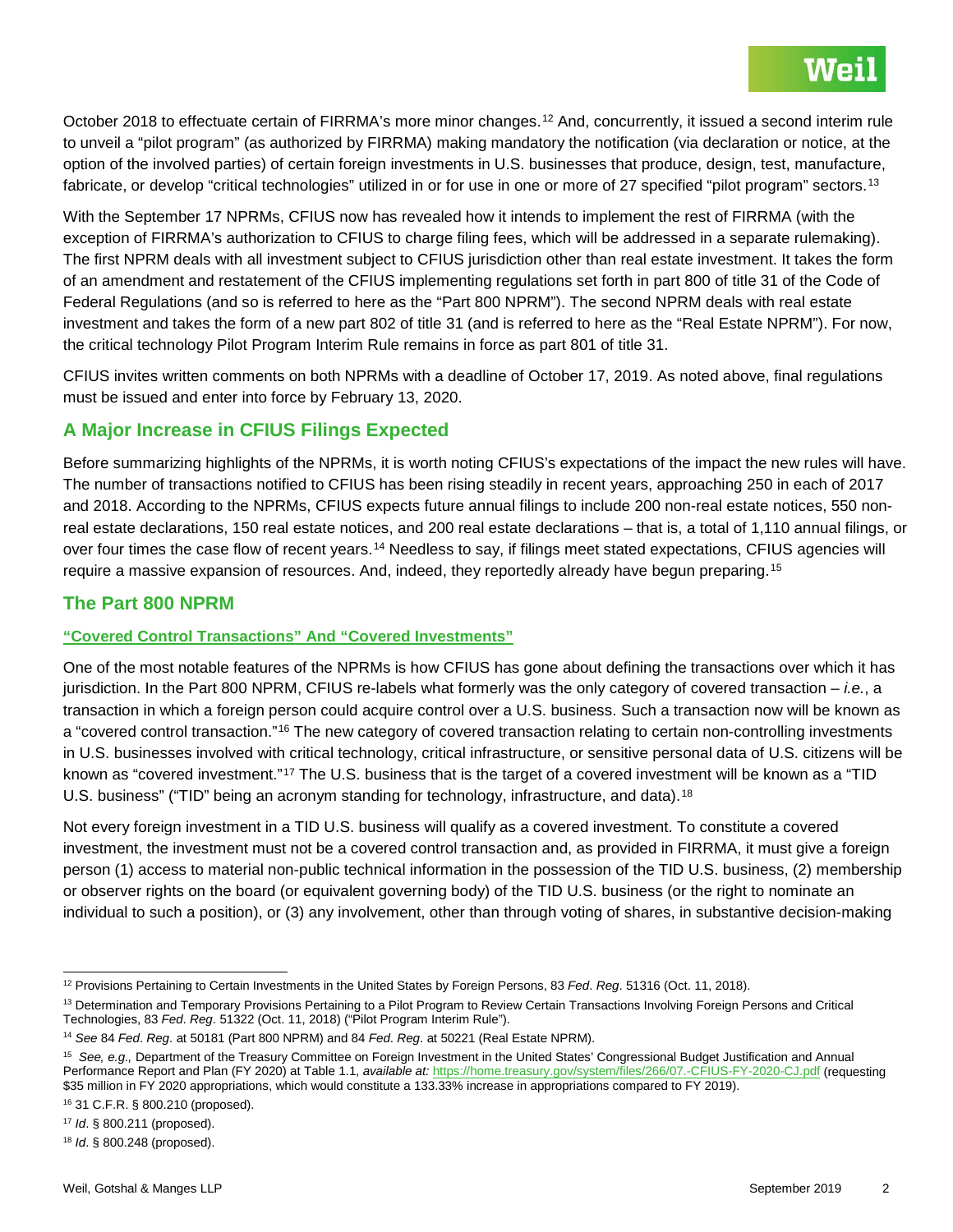

of the TID U.S. business regarding specified activities in relation to sensitive personal data of U.S. citizens, critical technologies, or critical infrastructure.<sup>[19](#page-2-0)</sup>

Moreover, to qualify as a covered investment, the target must be an "unaffiliated" TID U.S. business.<sup>[20](#page-2-1)</sup> That is, it must be a TID U.S. business in which the foreign investor does not already directly hold more than 50 percent of the outstanding voting interest or have the right to appoint more than half of the members of the border of directors (or equivalent body).<sup>[21](#page-2-2)</sup>

#### **"Excepted Investors"**

The Part 800 NPRM introduces the concept of an "excepted investor" and carves out from "covered investment" an investment by a foreign person that qualifies as an "excepted investor."<sup>[22](#page-2-3)</sup> To oversimplify just a bit, an excepted investor is an investor that is a national of an "excepted foreign state," which in essence is a trusted foreign state.<sup>[23](#page-2-4)</sup> CFIUS has not yet identified excepted foreign states. In the Part 800 NPRM, CFIUS states its intention to do so in a two-step process. First, the CFIUS chair, with the agreement of two-thirds of the CFIUS voting members, will establish a list of eligible foreign states.<sup>[24](#page-2-5)</sup> CFIUS has indicated that there will be a limited number of such designations at first.<sup>[25](#page-2-6)</sup> Second, the CFIUS chair, with the agreement of two-thirds of the voting members, will determine whether an eligible state "has established and is effectively utilizing a robust process to analyze foreign investments for national security risks and to facilitate coordination with the United States on matters relating to investment security."<sup>[26](#page-2-7)</sup> If both conditions are satisfied, then a state will be an excepted foreign state. The Part 800 NPRM indicates that the second determination will not occur until two years after the effective date of the final rule.<sup>[27](#page-2-8)</sup>

If an investor is an excepted investor, then its investment in an unaffiliated TID U.S. business is not a covered investment – and therefore need not be notified to CFIUS – even if the investor would acquire the access, rights, or involvement in substantive decision-making that ordinarily would cause an investment to be a covered investment.<sup>[28](#page-2-9)</sup> Obviously, this establishes a major benefit to being designated an excepted foreign state and for investors to be designated excepted investors and no doubt will be the subject of diplomatic engagement.

Excepted investor status becomes more complicated when it comes to investors that are entities owned or controlled by other entities. Thus, the Part 800 NPRM provides that for a foreign entity to be treated as an excepted investor it and each of its parents must meet all of the following conditions:

- Each entity must be organized under the law of an excepted foreign state ("EFS") or the United States;
- **Each entity must have its principal place of business in an EFS or the U.S.;**
- Each member of the board (or similar governing body) must be a national of the U.S. or an EFS and not also be a national of a non-EFS;
- Any foreign person that by itself or as part of a group of foreign persons holds a 5% or greater interest in the entity must itself meet the excepted investor nationality requirements; and

<span id="page-2-7"></span><sup>26</sup> 31 C.F.R. §§ 800.219 & 800.1001(a) (proposed).

<span id="page-2-0"></span> <sup>19</sup> *Id*. § 800.211 (proposed).

<span id="page-2-1"></span><sup>20</sup> *Id*.

<span id="page-2-2"></span><sup>21</sup> *Id*. § 800.250 (proposed).

<span id="page-2-3"></span><sup>22</sup> *Id*. § 800.211 (proposed).

<span id="page-2-4"></span><sup>23</sup> *Id*. §§ 800.219 (excepted foreign state) & 800.220 (excepted investor) (proposed).

<span id="page-2-5"></span><sup>24</sup> *Id*. § 800.219 (proposed).

<span id="page-2-6"></span><sup>25</sup> 84 *Fed*. *Reg*. at 50179 ("As this is a new concept with potentially significant implications for the national security of the United States, CFIUS initially intends to designate a limited number of eligible foreign states.").

<span id="page-2-8"></span><sup>27</sup> 31 C.F.R. § 800.219 (proposed).

<span id="page-2-9"></span><sup>&</sup>lt;sup>28</sup> The Part 800 NPRM includes a provision allowing a person to waive its excepted investor status by submitting a declaration or notice expressly doing so. 31 C.F.R. § 800.220(e) (proposed). It is unclear why a foreign person would choose to do this. One scenario that might warrant a waiver would be a declaration or notice of a covered investment where the foreign person contemplates a subsequent transaction that would qualify as a covered control transaction. In that case, a declaration/notice for the first transaction might be seen as helping pave the way for review of the follow-on transaction (since the foreign person's status as an excepted investor would not preclude CFIUS's jurisdiction to review a covered control transaction).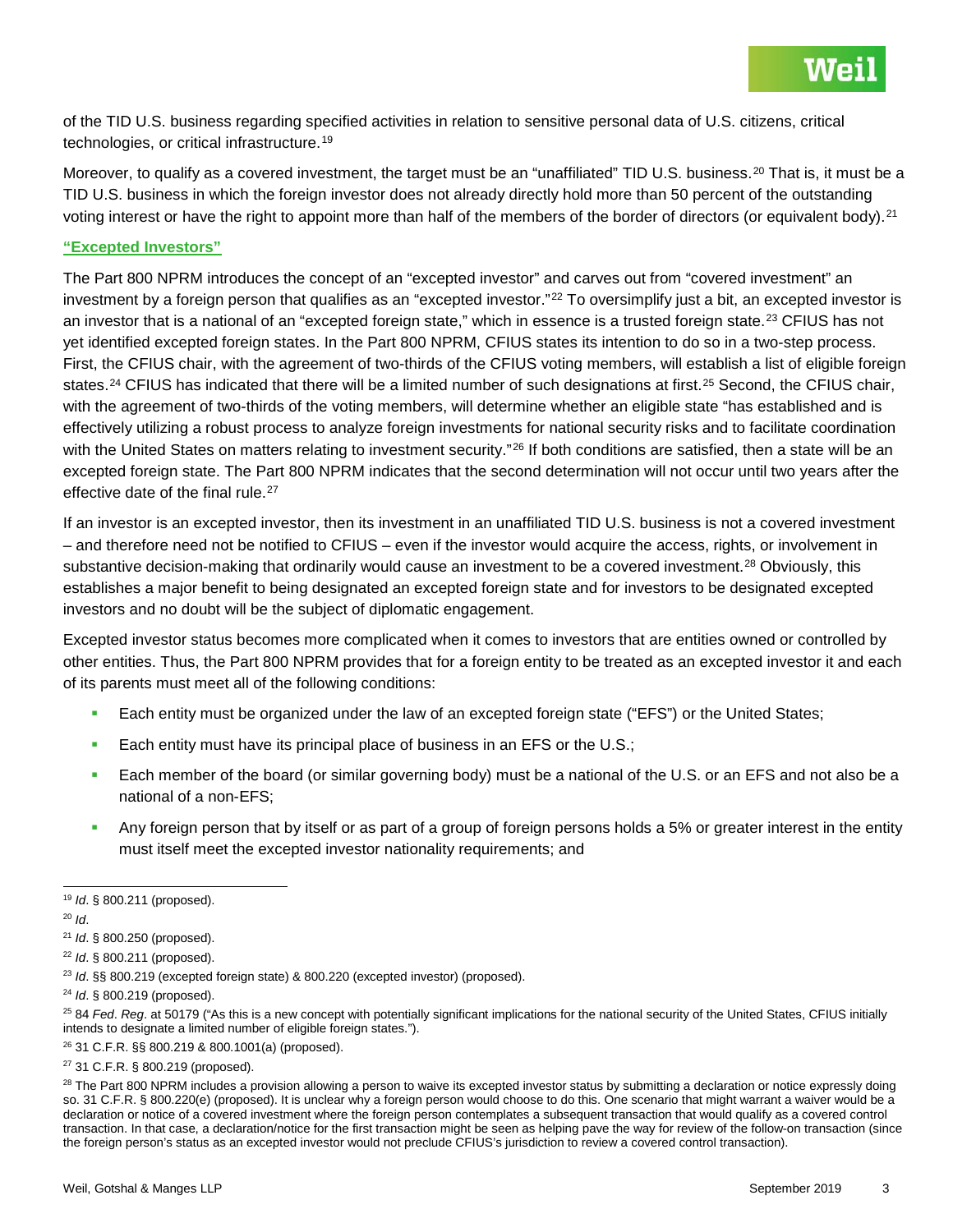The "minimum excepted ownership" of the entity must be held by one or more persons who individually or in the aggregate are either U.S. persons or meet the excepted investor nationality requirements. The term minimum excepted ownership is defined by reference to whether or not an entity's equity securities are traded on an exchange in either an EFS or the U.S. If they are, then the minimum excepted ownership is ownership entitling persons to a majority of the profits or the right upon dissolution to a majority of the entity's assets. If the entity's equity securities are not traded on an exchange in an EFS or the U.S., then the minimum excepted ownership is 90%. In other words, that is the minimum interest in an entity that must be held by U.S. persons or persons meeting the EFS nationality requirements for the entity itself to be treated as an excepted investor.[29](#page-3-0)

Moreover, even if a person ordinarily would meet the definition of "excepted investor," it loses that status if it has engaged in certain enumerated infractions, such as making material misstatements to CFIUS or being found in violation of U.S. economic sanctions or export control laws.<sup>[30](#page-3-1)</sup> And even if a person is an excepted investor at the time a deal closes, if its conduct during a subsequent three-year period would cause it no longer to have that status, CFIUS may treat it as if it was not an excepted investor at the time of closing.<sup>[31](#page-3-2)</sup> In other words, based on that subsequent conduct, CFIUS may review a transaction post-closing even though a foreign investor may have relied on its excepted investor status at the time of closing and not notified the transaction to CFIUS.

#### **"TID U.S. Businesses"**

Furthermore, the identification of which businesses qualify as TID U.S. businesses is not as simple as determining whether they are somehow involved with critical technology, critical infrastructure, or sensitive personal data of U.S. citizens. Here, the Part 800 NPRM attempts to focus on particular types of businesses within this broader universe.

For example, the Part 800 NPRM elaborates on the concept of "sensitive personal data" by reference to the kind of business that maintains or collects data and the kind of data it maintains or collects. CFIUS is focused on businesses that "target[] or tailor[] products or services to any U.S. executive branch agency or military department with intelligence, national security, or homeland security responsibilities, or to personnel and contractors thereof;" businesses that maintain or collect data on greater than one million individuals; and businesses with a demonstrated objective to maintain or collect data on greater than one million individuals.<sup>[32](#page-3-3)</sup> The Part 800 NPRM delineates ten different categories of data such a business might maintain or collect that would qualify as sensitive personal data.<sup>[33](#page-3-4)</sup> Additionally, genetic information is treated as sensitive regardless of the nature of the business that maintains or collects it.<sup>[34](#page-3-5)</sup>

The Part 800 NPRM also elaborates on the concept of "critical infrastructure." For purposes of determining whether infrastructure is "covered investment critical infrastructure" (but not necessarily "covered control transaction critical infrastructure") the Part 800 NPRM includes an appendix that identifies 28 different kinds of infrastructure in one column and functions related to each kind of infrastructure in an adjoining column. Infrastructure is considered to be "covered investment critical infrastructure" if it is of a kind referred to in column 1 of the appendix and an investor's involvement with that infrastructure would be of the type referenced in the corresponding entry in column  $2.35$  $2.35$  Thus, for example, a satellite or satellite system would be covered investment critical infrastructure if it provides services directly to the Department of Defense or any component thereof (as referenced in column 1 of the appendix) and the investor in question owns or operates the satellite or satellite system (as referenced in column 2). To take another example, an internet exchange point that supports public peering would be covered investment critical infrastructure if the investor in question owns and operates the exchange point.<sup>[36](#page-3-7)</sup>

<span id="page-3-0"></span> $^{29}$  31 C.F.R. §§ 800.220(a)(3) (excepted investor) & 800.234 (minimum excepted ownership) (proposed).

<span id="page-3-1"></span><sup>30</sup> *Id*. § 800.220(c) (proposed).

<span id="page-3-2"></span><sup>31</sup> *Id*. § 800.220(d) (proposed).

<span id="page-3-3"></span><sup>32</sup> *Id*. § 800.241(a)(1)(i) (proposed).

<span id="page-3-4"></span><sup>33</sup> *Id*. § 800.241(a)(1)(ii) (proposed).

<span id="page-3-5"></span><sup>34</sup> *Id*. § 800.241(a)(2) (proposed).

<span id="page-3-6"></span><sup>35</sup> *Id*. § 800.212 & pt. 800 App. A (proposed).

<span id="page-3-7"></span><sup>36</sup> *Id*. pt. 800 App. A (proposed).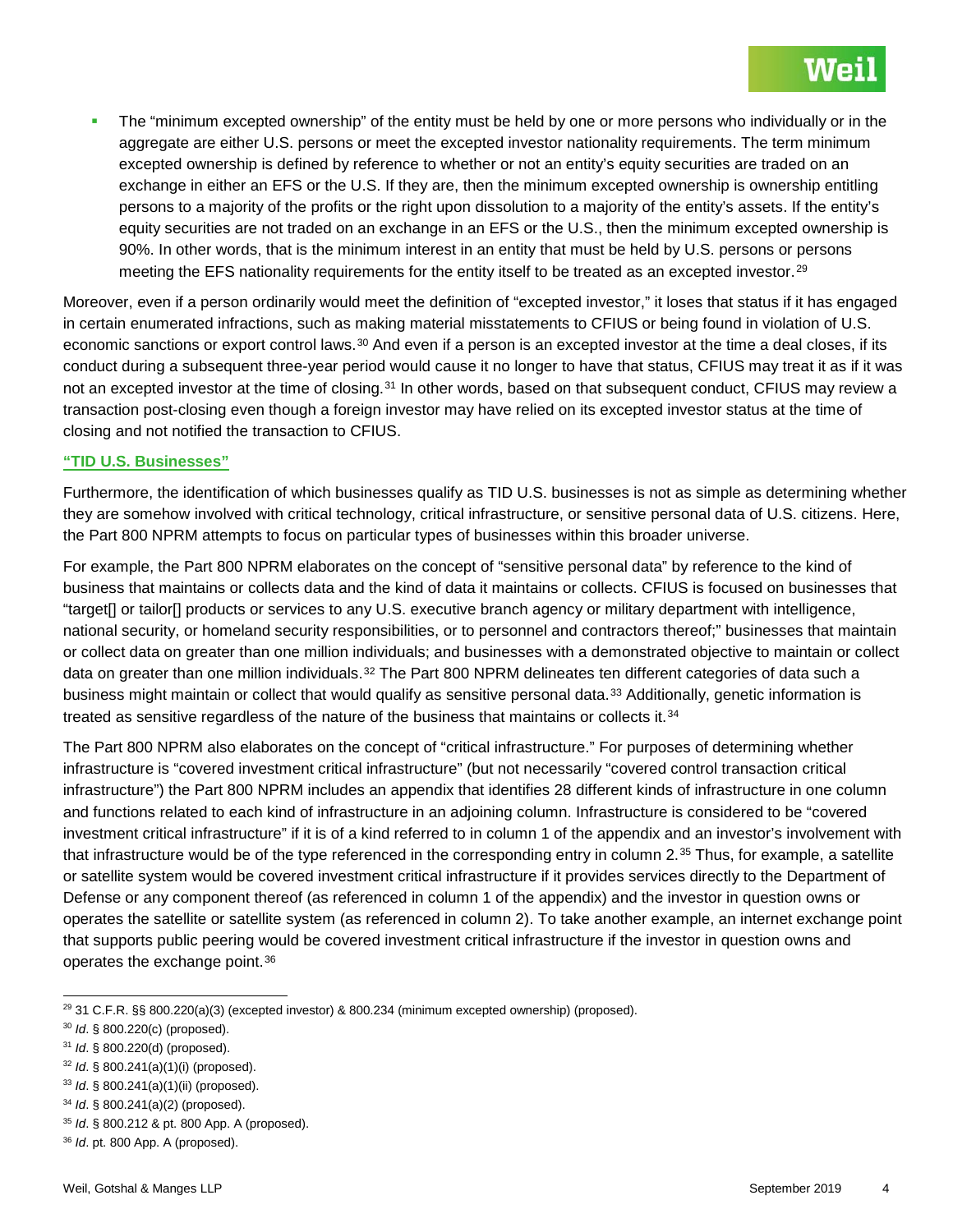For purposes of covered control transactions, infrastructure is critical infrastructure if it consists of "systems and assets, whether physical or virtual, so vital to the United States that the incapacity or destruction of such systems or assets would have a debilitating impact on national security,"<sup>[37](#page-4-0)</sup> which is the pre-FIRRMA definition of "critical infrastructure." This definition applies regardless of whether the infrastructure is of a type in the Part 800 NPRM appendix, and regardless of whether the investor's functions with respect to the infrastructure are of a type described in the appendix.

The Part 800 NPRM defines "critical technologies" by reference to the principal U.S. export control regimes plus "emerging and foundational technologies," which is a concept defined in section 1758 of the Export Control Reform Act of 2018 (50 U.S.C. § 4817) and being elaborated in a process led by the Department of Commerce.<sup>[38](#page-4-1)</sup> An investment that affords a foreign person access to certain information, rights, or decision-making with respect to a U.S. business that produces, designs, tests, manufactures, fabricates, or develops one or more critical technologies is a covered investment under the Part 800 NPRM but not necessarily a pilot program covered investment within the meaning of the part 801 pilot program. For an otherwise covered investment to come within the pilot program – and therefore be subject to a mandatory declaration (or, at the transaction parties' option, a notice) – the critical technology in question must be utilized in or for use in one of the 27 pilot program activities enumerated in the appendix to part 801.[39](#page-4-2)

#### **Mandatory Declarations**

The mandatory declaration provisions in the Part 801 pilot program were promulgated by CFIUS pursuant to an authorization in FIRRMA giving CFIUS the discretion to require declarations for particular types of transactions.<sup>[40](#page-4-3)</sup> Additionally, FIRRMA requires that declarations be mandatory for certain transactions in which a foreign person acquires a "substantial interest" in a U.S. business and a foreign government holds a "substantial interest" in the foreign person.[41](#page-4-4) The Part 800 NPRM defines the concept "substantial interest" for each of the two parts of this requirement. Thus, for the requirement to be triggered, the foreign person must hold a 25% or greater (direct or indirect) voting interest in the U.S. business, and the foreign government must hold a 49% or greater (direct or indirect) voting interest in the foreign person.<sup>[42](#page-4-5)</sup>

In contrast to the Part 801 Pilot Program, which requires that a mandatory declaration be submitted at least 45 days before closing of a pilot program covered transaction,<sup>[43](#page-4-6)</sup> a mandatory declaration under the Part 800 NPRM would have to be submitted at least 30 days before closing.<sup>[44](#page-4-7)</sup>

#### **Voluntary Declarations**

In addition to implementing FIRRMA's requirements for mandatory declarations, the Part 800 NPRM establishes the option for transaction parties to submit a voluntary declaration in lieu of a notice.<sup>[45](#page-4-8)</sup> Currently, the declaration alternative is available only to parties that are required to submit to CFIUS a declaration or notice before closing a pilot program covered transaction. When the rules proposed in the Part 800 NPRM enter into force, the declaration alternative will be available regardless of the nature of the transaction.

The Part 800 NPRM sets forth the required contents of a declaration (whether mandatory or voluntary)<sup>[46](#page-4-9)</sup> and the procedures that will be followed in conducting an "assessment" of a declared transaction.<sup>[47](#page-4-10)</sup> (Under the Part 800 NPRM, a

<span id="page-4-2"></span><sup>39</sup> *See* Pilot Program Interim Rule, 83 *Fed*. *Reg*. 51322 (Oct. 11, 2018).

<span id="page-4-0"></span> <sup>37</sup> *Id*. § 800.214 (proposed).

<span id="page-4-1"></span><sup>38</sup> *Id*. § 800.215 (proposed); *see generally* Department of Commerce, Bureau of Industry and Security, Review of Controls for Certain Emerging Technologies, 83 *Fed*. *Reg*. 58201 (Nov. 19, 2018) (advance notice of proposed rulemaking).

<span id="page-4-3"></span> $40$  50 U.S.C. § 4565(b)(1)(C)(v)(IV)(cc) (as amended by FIRRMA § 1706, 132 Stat. at 2185).

<span id="page-4-4"></span><sup>&</sup>lt;sup>41</sup> 50 U.S.C. § 4565(b)(1)(C)(v)(lV)(bb) (as amended by FIRRMA § 1706, 132 Stat. at 2185).

<span id="page-4-5"></span><sup>42</sup> 31 C.F.R. §§ 800.244 (substantial interest) & 800.401 (mandatory declarations) (proposed).

<span id="page-4-6"></span><sup>43</sup> 31 C.F.R. § 801.401(c)(2) (interim rule).

<span id="page-4-7"></span><sup>44</sup> 31 C.F.R. § 800.401(e)(2) (proposed).

<span id="page-4-8"></span><sup>45</sup> *Id*. § 800.402 (proposed).

<span id="page-4-9"></span><sup>46</sup> *Id*. § 800.404 (proposed).

<span id="page-4-10"></span><sup>47</sup> *Id*. §§ 800.405 – 800.407 (proposed).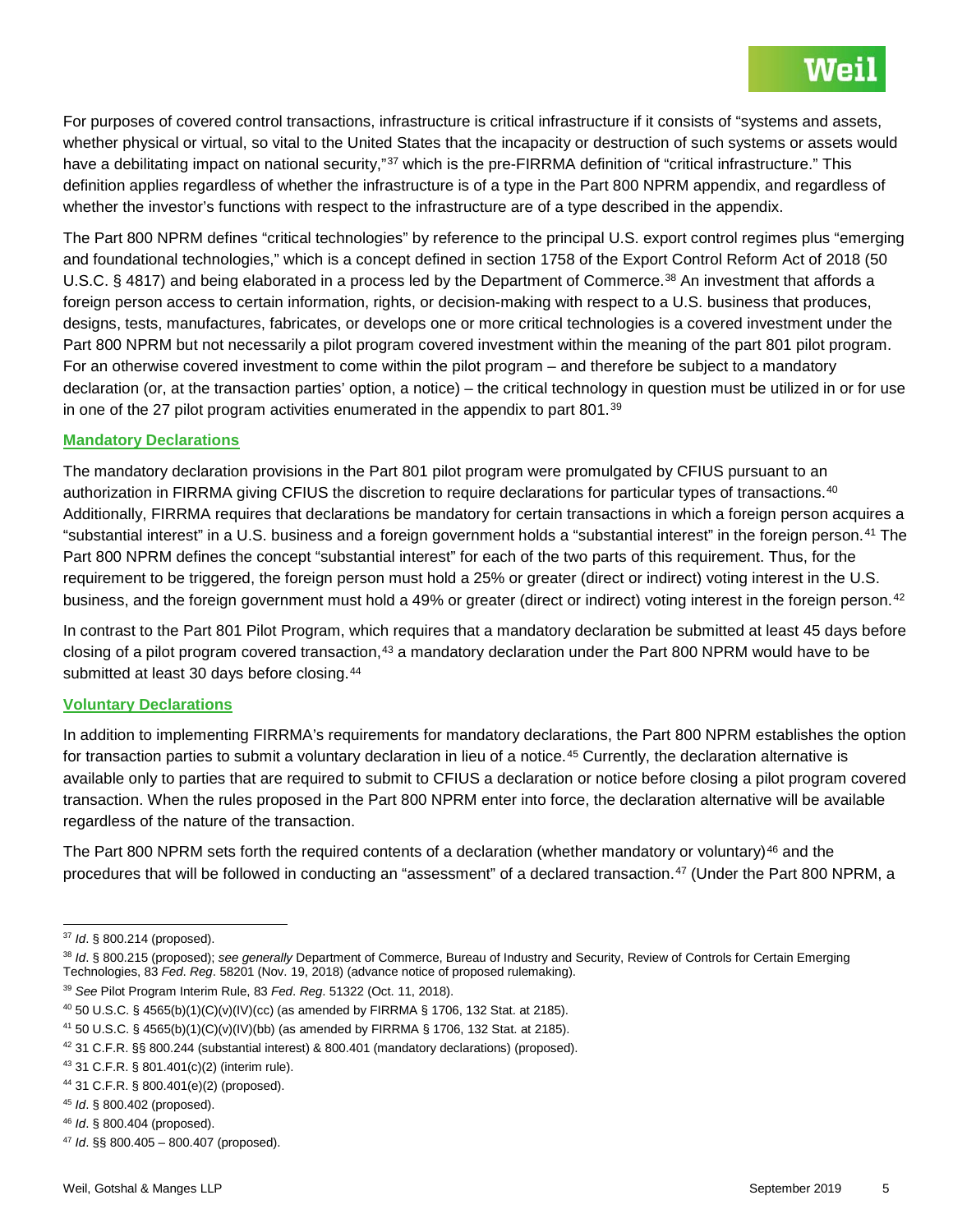declaration triggers an "assessment" by CFIUS, whereas a notice triggers a "review," which may be followed by an "investigation.")

As explained in our previous alert (available [here\)](https://www.weil.com/%7E/media/publications/alerts/2018/overhaul-of-cfius-national-security-reviews_alert.pdf), a declaration is meant to be an abbreviated submission (usually not longer than five pages). CFIUS has made available on its website a form that can be used for making a declaration.<sup>[48](#page-5-0)</sup>

A possible advantage to submitting a declaration rather than a notice is that an assessment must be completed within 30 days of CFIUS acceptance of a declaration,<sup>[49](#page-5-1)</sup> whereas review of a notice may take up to 45 days, with a possible additional 45 days for investigation (and an additional 15 days in extraordinary circumstances).<sup>[50](#page-5-2)</sup> However, unlike a review or investigation, an assessment ultimately may be inconclusive. While CFIUS may clear a transaction at the end of a 30- day assessment,<sup>[51](#page-5-3)</sup> it also may request the parties to submit a full notice, inform the parties of the option to submit a full notice, or self-initiate a review of the transaction.<sup>[52](#page-5-4)</sup> Parties should weigh the risks of an inconclusive result and possible additional delay in deciding whether to submit a declaration in lieu of a notice.<sup>[53](#page-5-5)</sup>

#### **Investment Fund Exception**

In addition to elaborating the concept of covered investment and setting forth the requirements and procedures for declarations, the Part 800 NPRM codifies FIRRMA's investment fund exception. FIRRMA provides that even though an indirect investment by a foreign person in what the Part 800 NPRM calls a TID U.S. business otherwise would constitute a covered investment, it will not be a covered investment if it is made through an investment fund where certain enumerated conditions are met.<sup>[54](#page-5-6)</sup> The conditions are (with certain narrow exceptions):

- The fund is managed exclusively by a general partner, a managing member, or an equivalent;
- **The general partner, managing member, or equivalent is not a foreign person;**
- The advisory board or committee of the fund on which the foreign person is a member does not have the ability to approve, disapprove, or otherwise control investment decisions of the fund, or decisions made by the general partner, managing member, or equivalent related to entities in which the fund is invested;
- The foreign person does not otherwise have the ability to control the fund, including authorities specified in the statute;
- The foreign person does not have access to material nonpublic technical information as a result of its participation on the advisory board or committee; and
- The investment otherwise meets requirements set forth in the FIRRMA provisions pertaining to what the Part 800 NPRM calls covered investments.<sup>[55](#page-5-7)</sup>

A similar exception pertains to FIRRMA's provision on mandatory declarations of certain investments in which a foreign government has a substantial interest.[56](#page-5-8)

<span id="page-5-0"></span> <sup>48</sup> *See* https://home.treasury.gov/policy-issues/international/cfius/declaration

<span id="page-5-1"></span><sup>49</sup> 50 U.S.C. § 4565(b)(1)(C)(v)(III)(bb) (as amended by FIRRMA § 1706, 132 Stat. at 2184); 31 C.F.R. § 800.405 (proposed).

<span id="page-5-2"></span><sup>50</sup> 50 U.S.C. §§ 4565(b)(1)(F) & (2)(C) (as amended by FIRRMA § 1709, 132 Stat. at 2187-88); 31 C.F.R. §§ 800.503 (review period), 800.508(a) (investigation period) & 800.508(e) (extraordinary circumstances) (proposed).

<span id="page-5-3"></span><sup>51</sup> 50 U.S.C. § 4565(b)(1)(C)(v)(III)(aa)(DD) (as amended by FIRRMA § 1706, 132 Stat. at 2184); 31 C.F.R. § 800.407(a)(4) (proposed).

<span id="page-5-4"></span> $52$  50 U.S.C. § 4565(b)(1)(C)(v)(III)(aa)(AA) – (CC) (as amended by FIRRMA § 1706, 132 Stat. at 2184); 31 C.F.R. § 800.407(a)(1) – (3) (proposed).

<span id="page-5-5"></span><sup>&</sup>lt;sup>53</sup> As noted above, CFIUS expects declarations to outnumber notices once the option becomes available to transactions other than pilot program covered transactions. *See* Part 800 NPRM, 84 *Fed*. *Reg*. at 50181 (estimating 550 declarations and 200 notices per year) and Real Estate NPRM, 84 *Fed*. *Reg*. at 50221 (estimating 200 declarations and 150 notices per year).

<span id="page-5-6"></span><sup>54</sup> 50 U.S.C. § 4565(a)(4)(D)(iv) (as amended by FIRRMA § 1703, 132 Stat. at 2180-81).

<span id="page-5-7"></span><sup>55</sup> *Id*. § 4565(a)(4)(D)(iv)(I) (as amended by FIRRMA § 1703, 132 Stat. at 2180-81).

<span id="page-5-8"></span><sup>56</sup> *Id*. § 4565(b)(1)(C)(v)(IV)(dd) (as amended by FIRRMA § 1706, 132 Stat. at 2185-86).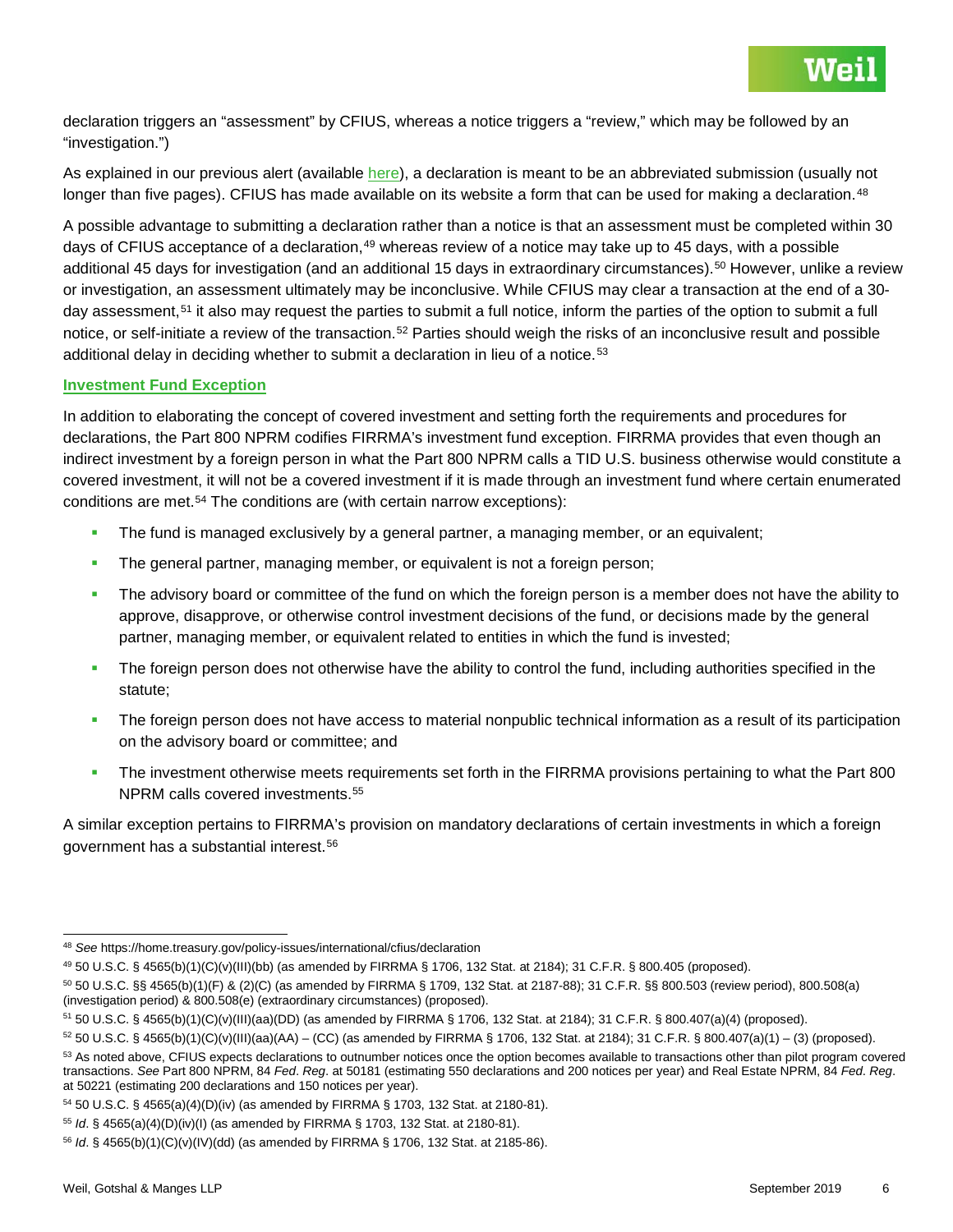

The Part 800 NPRM codifies the investment fund exception without elaboration,<sup>[57](#page-6-0)</sup> following the approach taken in the Pilot Program Interim Rule.[58](#page-6-1)

#### **Penalties**

In addition to expanding CFIUS's jurisdiction and designating certain kinds of investments as mandatorily declarable, FIRRMA expanded CFIUS's power to penalize parties for material misstatements and breaches of undertakings to CFIUS. Tools available to CFIUS now include monetary penalties (as had been the case prior to FIRRMA)<sup>[59](#page-6-2)</sup> and requiring parties to notify CFIUS of all covered transactions during a five-year period (even transactions that otherwise would be subject to only voluntary notification).<sup>[60](#page-6-3)</sup> In the Part 800 NPRM, CFIUS codifies these tools.<sup>[61](#page-6-4)</sup>

## **The Real Estate NPRM**

The Real Estate NPRM is modeled after the Part 800 NPRM and follows a similar approach with respect to key terms and procedural matters.<sup>[62](#page-6-5)</sup> What distinguishes the Real Estate NPRM is its approach to defining the kinds of real estate investments that could qualify as covered transactions and therefore be subject to CFIUS review.

FIRRMA defines the scope of real estate investments over which CFIUS has jurisdiction as encompassing private or public real estate that is in the United States and

- Is, is located within, or will function as part of, an air or maritime port;
- Is in close proximity to a United States military installation or another facility or property of the United States Government that is sensitive for reasons relating to national security;
- **Could reasonably provide the foreign person the ability to collect intelligence on activities being conducted at such** an installation, facility, or property; or
- Could otherwise expose national security activities at such an installation, facility, or property to the risk of foreign surveillance.<sup>[63](#page-6-6)</sup>

Determining whether real estate is, is located within, or will function as part of, an air or maritime port presumably would seem to be relatively straightforward to determine. But determining whether real estate meets the other criteria that would cause an investment by a foreign person to be susceptible to CFIUS review could be more difficult without clearer guidance, and providing that guidance is the focus of the Real Estate NPRM.

Central to the Real Estate NPRM is the term "covered real estate." That term is defined to mean real estate that is, is located within, or will function as part of, an airport or maritime port, or real estate that is situated within a specified distance relative to a military installation or other facility or property of the U.S. Government.<sup>[64](#page-6-7)</sup> The installations, facilities, and properties in question are sub-divided into 16 different categories and then identified by name in an appendix.<sup>[65](#page-6-8)</sup> The appendix is divided into four parts, with most of the sites in question listed in parts 1 and 2. In general, with respect to those sites, an investment is covered if real estate is within "close proximity" – meaning one mile from the boundary $66 66 -$  of the site.<sup>[67](#page-6-10)</sup> But if a site listed in part 2 is an army combat training center located in the continental United States, a major range and test facility base, or a military range owned by the U.S. Navy or Air Force, or joint training centers in Oregon,

<span id="page-6-0"></span> <sup>57</sup> 31 C.F.R. §§ 800.307 (specific clarification for investment funds) & 800.401(c) (mandatory declarations) (proposed).

<span id="page-6-1"></span><sup>58</sup> 31 C.F.R. § 801.304 (interim rule).

<span id="page-6-2"></span><sup>59</sup> 50 U.S.C. § 4565(h) (as amended by FIRRMA § 1716, 132 Stat. at 2192).

<span id="page-6-3"></span><sup>60</sup> *Id*. § 4565(l)(D) (as amended by FIRRMA § 1718(7), 132 Stat. at 2196).

<span id="page-6-4"></span><sup>61</sup> 31 C.F.R. §§ 800.901 & 800.902 (proposed).

<span id="page-6-5"></span><sup>62</sup> *See* Real Estate NPRM, 84 *Fed*. *Reg*. at 50215 (discussion of proposed rule).

<span id="page-6-6"></span> $63$  50 U.S.C. § 4565(a)(4)(B)(ii)(II) (as amended by FIRRMA § 1703, 132 Stat. at 2177-78).

<span id="page-6-7"></span><sup>64</sup> 31 C.F.R. § 802.211 (proposed).

<span id="page-6-8"></span><sup>65</sup> 31 C.F.R. § 802.228 (military installation) & pt. 802 App. A (proposed).

<span id="page-6-9"></span><sup>66</sup> *Id*. § 802.204 (proposed).

<span id="page-6-10"></span><sup>67</sup> *Id*. § 802.211(b)(1) (proposed).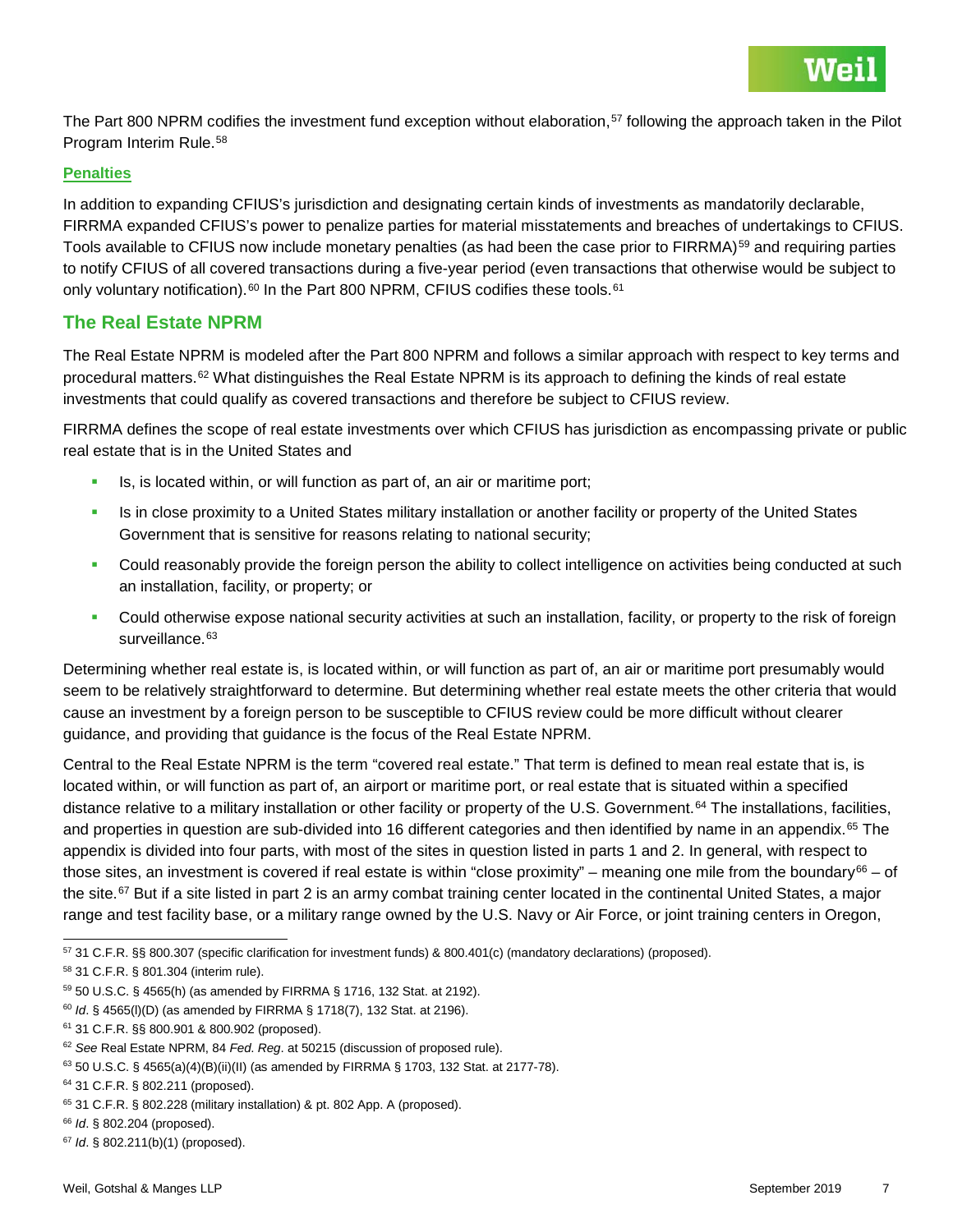Nevada, Idaho, Wisconsin, Mississippi, North Carolina, or Florida, then a different standard applies. In that case, if real estate is located within the "extended range" of the site, then an investment in that real estate is covered.<sup>[68](#page-7-0)</sup> "Extended range" means 99 miles from the outer boundary of "close proximity," but not more than 12 nautical miles seaward from the U.S. coastline.<sup>[69](#page-7-1)</sup>

Part 3 of the appendix covers three Air Force base missile fields in Nebraska, Wyoming, Colorado, Montana, and North Dakota. As specified in part 3, any real estate in listed counties or parts of those counties is considered covered for purposes of the real estate NPRM.[70](#page-7-2)

Finally, part 4 of the appendix covers U.S. Navy off-shore range complexes and off-shore operating areas. Any part of one of these installations within 12 nautical miles seaward of the U.S. coastline is considered covered for purposes of the real estate NPRM.[71](#page-7-3)

The fact that real estate meets the definition of covered real estate does not necessarily mean that a foreign investment in it will be susceptible to CFIUS review. In addition to the real estate being covered, a foreign person must acquire at least three out of four enumerated property rights including the right—

- To physically access the real estate;
- To exclude others from physical access;
- To improve or develop the real estate; or
- To attach fixed or immovable structures or objects to the real estate.

Like the Part 800 NPRM, the Real Estate NPRM provides a carve-out for excepted investors (here labeled "excepted real estate investors"). The concept is the same. That is, following a two-step process (as described above), CFIUS will identify trusted foreign states that qualify as "excepted real estate foreign states," and foreign investors that meet the relevant nationality requirements will be treated as excepted foreign investors – meaning that their investments will not be subject to CFIUS review even if they otherwise would meet the definition of covered real estate transaction.<sup>[72](#page-7-4)</sup>

In addition to treating transactions by excepted real estate investors as "excepted real estate transactions" (*i.e.*, transactions that are not "covered" and need not be declared or notified to CFIUS), the Real Estate NPRM designates certain other transactions as excepted. Consistent with  $FIRRMA$ ,<sup> $73$ </sup> this carve-out covers (with exceptions, including a close proximity exception) transactions in urbanized areas and transactions involving single housing units.[74](#page-7-6) Additionally, the Real Estate NPRM carves out certain transactions involving real estate for use as a retail trade, accommodation, or food service establishment; commercial office space in a multi-unit commercial office building; and certain land owned by or held in trust for Native American groups.<sup>[75](#page-7-7)</sup>

The Real Estate NPRM makes clear that it is meant to deal with transactions involving real estate only, as opposed to transactions involving a U.S. business that happens to include real estate along with other assets.<sup>[76](#page-7-8)</sup> Where a transaction

<span id="page-7-0"></span> <sup>68</sup> *Id*. §§ 802.211(b)(2) & 802.228(h), (k), and (m) (proposed).

<span id="page-7-1"></span><sup>69</sup> *Id*. § 802.218 (proposed).

<span id="page-7-2"></span><sup>70</sup> *Id*. § 802.211(b)(3) (proposed).

<span id="page-7-3"></span><sup>71</sup> *Id*. § 802.211(b)(4) (proposed).

<span id="page-7-4"></span><sup>72</sup> *Id*. §§ 802.215 (excepted real estate foreign state) & 802.216 (excepted real estate investor) (proposed).

<span id="page-7-5"></span><sup>73</sup> 50 U.S.C. § 4565(a)(4)(C)(i) (as amended by FIRRMA § 1703, 132 Stat. at 2178).

<span id="page-7-6"></span><sup>74</sup> 31 C.F.R. §§ 802.217(c) (urbanized area or urban cluster) & 802.217(d) (single housing unit) (proposed).

<span id="page-7-7"></span> $75$  Id. § 802.217(e) – (g) (proposed).

<span id="page-7-8"></span> $76$  31 C.F.R. § 802.217(b) ("excepted real estate transaction" includes "[a] covered transaction as defined by part 800 . . . that includes the purchase, lease, or concession of covered real estate") (proposed).